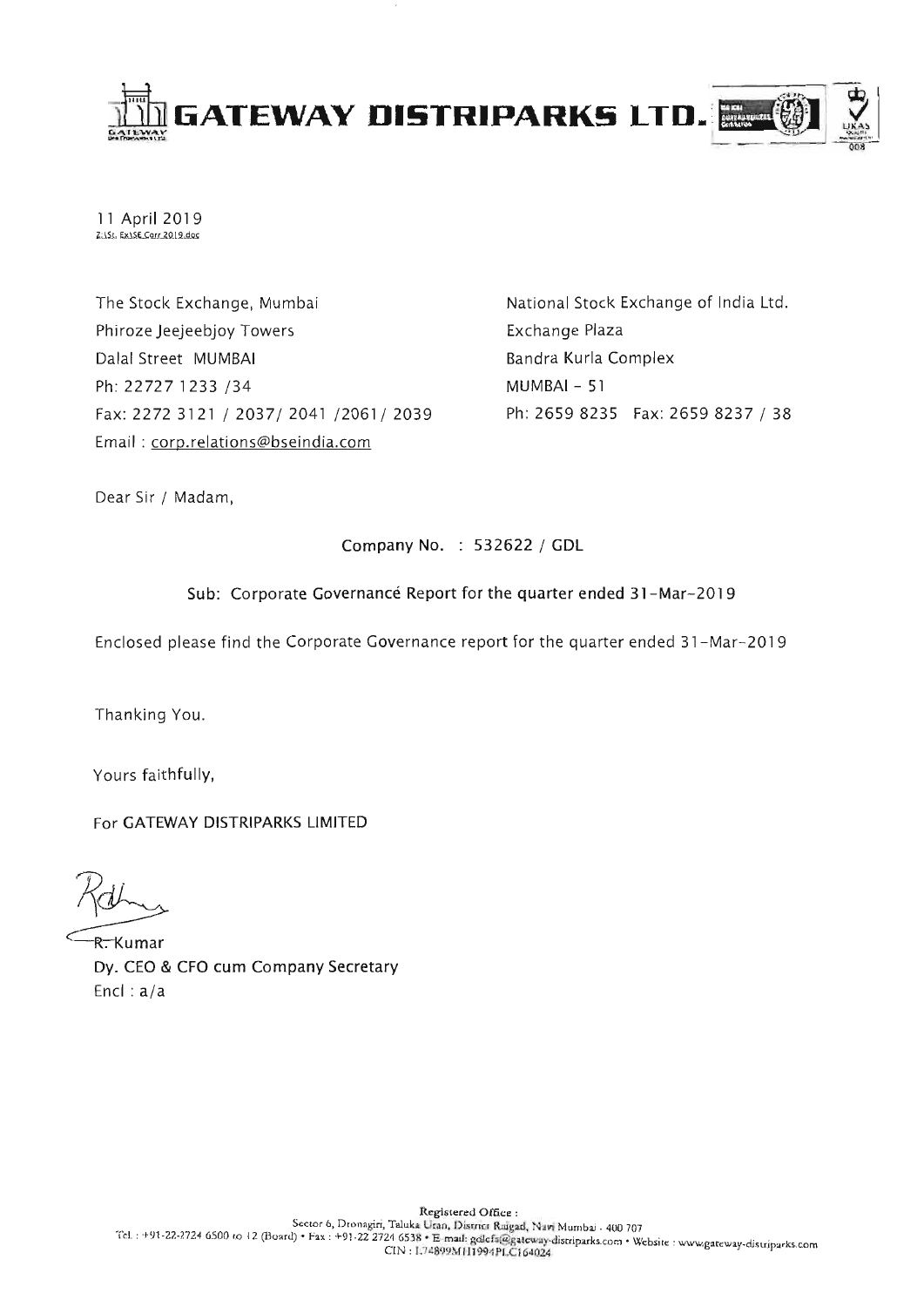## **ANNEXURE I**

# Format to be submitted by listed entity on quarterly basis

- Gateway Distriparks Limited<br>- 31-Mar-2019 1. Name of Listed Entity

2. Quarter ending

| i.                                   |                                                               | <b>Composition Of Board Of Director</b> |                                      |                                                                                                  |                                  |                        |                             |        |                                                                                              |                                                                                                                      |                                                                                                                                                                                           |                                                              |             |
|--------------------------------------|---------------------------------------------------------------|-----------------------------------------|--------------------------------------|--------------------------------------------------------------------------------------------------|----------------------------------|------------------------|-----------------------------|--------|----------------------------------------------------------------------------------------------|----------------------------------------------------------------------------------------------------------------------|-------------------------------------------------------------------------------------------------------------------------------------------------------------------------------------------|--------------------------------------------------------------|-------------|
| Title<br>(Mr.<br>Ms<br>$\rightarrow$ | Name of the<br>Director                                       | $\overline{D}$ IN                       | PAN                                  | Gategor<br>(Chairpe<br>rson<br>/Executive/<br>Non-<br>Executive/<br>Independe<br>nt/<br>Nominee) | S <sub>1</sub> h<br>Categ<br>ory | Date of<br>Appointment | Dale<br>of<br>cess<br>ation | Tenure | No of<br>Directo<br>rship in<br>listed<br>entities<br>includi<br>ng this<br>listed<br>entity | No of<br>members<br>hips in<br>Audit<br>Stakehol<br>der<br>Committe<br>e(s)<br>including<br>this<br>listed<br>entity | No of<br>post<br>of<br>Chair<br>perso<br>nın<br>Audit/<br>Stake<br>holder<br>Com<br>mittee<br>held<br>m<br>listed<br>entitie<br>s<br>includi<br>ng this<br><i><b>listed</b></i><br>entity | <b>Momboro</b><br>hip in<br>Committe<br>es of the<br>Company | Romal<br>ks |
| Mr                                   | <b>PREM</b><br><b>KISHAN</b><br><b>DASS</b><br><b>GUPTA</b>   | 0001167<br>$\theta$                     | <b>AAKP</b><br>G2127<br>J            | C,ED                                                                                             | <b>MD</b>                        | $06 -$<br>Apr-<br>1994 |                             |        | $\overline{2}$                                                                               | $\overline{4}$                                                                                                       | 1                                                                                                                                                                                         | AC, SC<br>,NRC                                               |             |
| Mr                                   | <b>ISHAAN</b><br><b>GUPTA</b>                                 | 0529858<br>3                            | <b>APFP</b><br>G1166<br>F            | <b>ED</b>                                                                                        | MD                               | $26 -$<br>May-<br>2012 |                             |        | 1                                                                                            | $\theta$                                                                                                             | $\overline{0}$                                                                                                                                                                            |                                                              |             |
| Mr<br>S.                             | <b>MAMTA</b><br><b>GUPTA</b>                                  | 0016091<br>6                            | <b>AAAP</b><br>G3773<br>E            | <b>NED</b>                                                                                       |                                  | $29 -$<br>Oct-<br>2015 |                             |        | $\overline{2}$                                                                               | $\mathbf 0$                                                                                                          | $\mathbf{0}$                                                                                                                                                                              |                                                              |             |
| Mr                                   | <b>SHABBI</b><br>$\mathbb{R}$<br><b>HASSAN</b><br><b>BHAI</b> | 0026813<br>3                            | <b>AAAP</b><br>H5019<br>E            | ID                                                                                               |                                  | $22 -$<br>Sep-<br>2016 |                             | 60     | $\overline{2}$                                                                               | 5                                                                                                                    | $\overline{2}$                                                                                                                                                                            | AC,SC<br>,NRC                                                |             |
| Mr                                   | <b>BHASK</b><br>AR<br><b>AVULA</b><br><b>REDDY</b>            | 0655489<br>6                            | <b>AAMP</b><br>R9542<br>$\mathsf{A}$ | ID                                                                                               |                                  | $01 -$<br>May-<br>2016 |                             | 60     | $\overline{2}$                                                                               | $\overline{4}$                                                                                                       | $\mathbf{1}$                                                                                                                                                                              | AC,SC<br>,NRC                                                |             |
| Mr<br>S.                             | <b>ARUN</b><br><b>KUMAR</b><br><b>GUPTA</b>                   | 0657127<br>$\theta$                     | <b>AAAP</b><br>G4063<br>H            | ID                                                                                               |                                  | $27 -$<br>Apr-<br>2016 |                             | 60     | $\overline{2}$                                                                               | $\overline{4}$                                                                                                       | $\theta$                                                                                                                                                                                  | AC,SC<br>,NRC                                                |             |

| Company Remarks          |     |  |
|--------------------------|-----|--|
| <b>Whether Permanent</b> | Yes |  |
| chairperson appointed    |     |  |

#### ii. **Composition of Committees**

#### **Audit Committee**  $\overline{a}$

| Sr.<br>No.                                        | Name of the Director             |  | Category | Chairperson/Membership | Appointment<br>Date | <b>Cessation Date</b> |
|---------------------------------------------------|----------------------------------|--|----------|------------------------|---------------------|-----------------------|
|                                                   | ARUN KUMAR GUPTA                 |  | ID       | Member                 | 10-Nov-2016         |                       |
| $\mathfrak{D}$                                    | PREM KISHAN DASS<br><b>GUPTA</b> |  | C,ED     | Member                 | 10-Nov-2016         |                       |
|                                                   | <b>SHABBIR HASSANBHAI</b>        |  | ID       | Chairperson            | 10-Nov-2016         |                       |
| 4                                                 | <b>BHASKAR AVULA REDDY</b>       |  | ID       | Member                 | 10-Nov-2016         |                       |
|                                                   | Company Remarks                  |  |          |                        |                     |                       |
| Whether Permanent<br>Yes<br>chairperson appointed |                                  |  |          | GATEW.                 |                     |                       |
|                                                   |                                  |  |          |                        |                     |                       |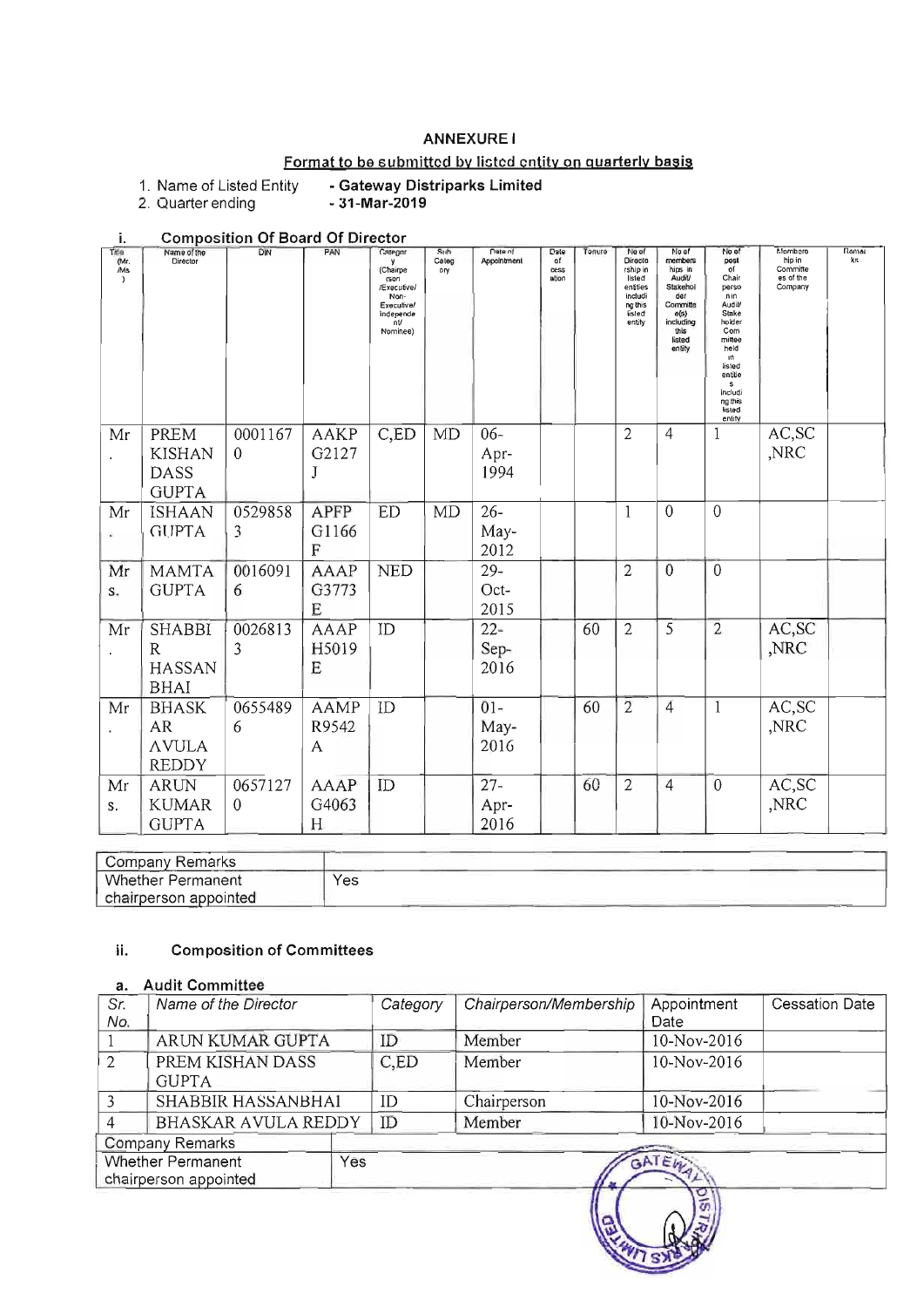# b. Stakeholders Relationship Committee

| Sr.<br>No. | Name of the Director                 | Category | Chairperson/Membership | Appointment<br>Date | <b>Cessation Date</b> |
|------------|--------------------------------------|----------|------------------------|---------------------|-----------------------|
|            | ARUN KUMAR GUPTA                     | ID       | Member                 | 10-Nov-2016         |                       |
|            | PREM KISHAN DASS<br><b>GUPTA</b>     | C.ED     | Member                 | 10-Nov-2016         |                       |
|            | SHABBIR HASSANBHAI                   | ID       | Member                 | $10-Nov-2016$       |                       |
|            | <b>BHASKAR AVULA</b><br><b>REDDY</b> | ID       | Chairperson            | 10-Nov-2016         |                       |

| $\sqrt{2}$<br>Company<br>Remarks |     |  |
|----------------------------------|-----|--|
| Whether Permanent                | Yes |  |
| chairperson appointed            |     |  |

## c. Risk Management Committee - **NOT APPLICABLE**

|      | Name of the Director | Category | Chairperson/Membership   Appointment |      | <b>Cessation Date</b> |
|------|----------------------|----------|--------------------------------------|------|-----------------------|
| `No. |                      |          |                                      | Date |                       |

| Remarks<br>Company       |  |
|--------------------------|--|
| Whether Permanent        |  |
| appointed<br>chairperson |  |

## d. Nomination and Remuneration Committee

| Sr.<br>No.                                        | Name of the Director             | Category | Chairperson/Membership | Appointment<br>Date | <b>Cessation Date</b> |
|---------------------------------------------------|----------------------------------|----------|------------------------|---------------------|-----------------------|
|                                                   | <b>BHASKAR AVULA REDDY</b>       | ID       | Chairperson            | 10-Nov-2016         |                       |
| 2                                                 | SHABBIR HASSANBHAI               | ID       | Member                 | 10-Nov-2016         |                       |
| 3                                                 | PREM KISHAN DASS<br><b>GUPTA</b> | C.ED     | Member                 | 10-Nov-2016         |                       |
| 4                                                 | ARUN KUMAR GUPTA                 | ID       | Member                 | 10-Nov-2016         |                       |
|                                                   | <b>Company Remarks</b>           |          |                        |                     |                       |
| <b>Whether Permanent</b><br>chairperson appointed |                                  | Yes      |                        |                     |                       |

## iii. Meeting of Board of Directors

| Date(s) of Meeting (if any) in the previous quarter | Date(s) of Meeting (if any) in the relevant quarter |
|-----------------------------------------------------|-----------------------------------------------------|
| $01 - Oct-2018$                                     | 24-Jan-2019                                         |
| $30 - Oct - 2018$                                   | 06-Feb-2019                                         |
| 24-Dec-2018                                         | 15-Mar-2019                                         |
|                                                     | $30-Mar-2019$                                       |

| <sup>1</sup> Company Remarks  |    |  |
|-------------------------------|----|--|
| Maximum gap between any       | 36 |  |
| two consecutive (in number of |    |  |
| days)                         |    |  |

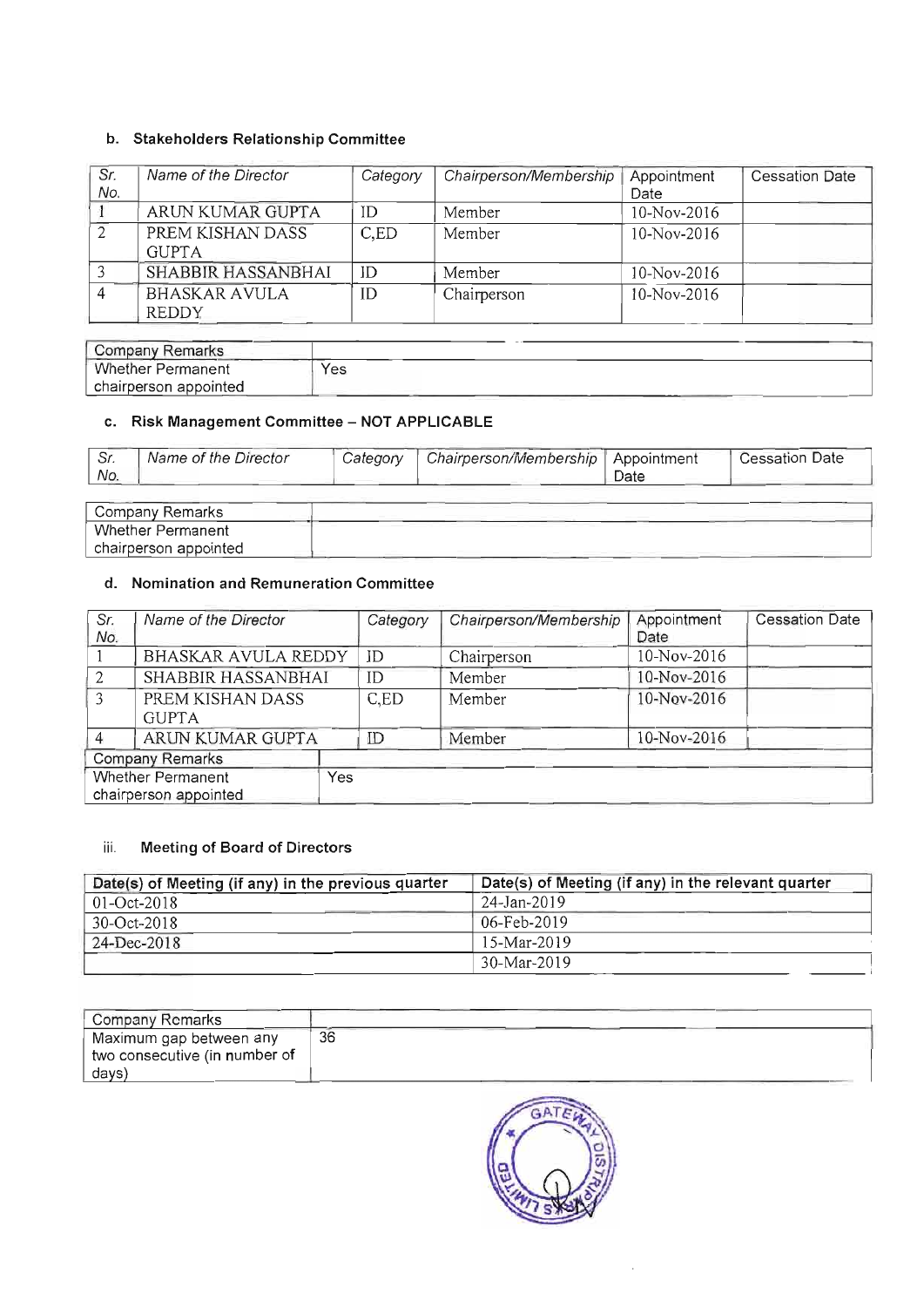#### iv. Meeting of Committees

| Name of the Committee         | Date(s) of<br>meeting during<br>of the committee<br>in the previous<br>quarter | Date(s) of<br>meeting of the<br>committee in the<br>relevant quarter | Requirement of<br>Quorum met<br>(details) | Whether<br>requirement of<br>Quorum met<br>(Yes/No) |
|-------------------------------|--------------------------------------------------------------------------------|----------------------------------------------------------------------|-------------------------------------------|-----------------------------------------------------|
| Audit Committee               | 29-Oct-2018                                                                    | 06-Feb-2019                                                          | 4                                         | Yes                                                 |
| Stakeholders Relationship     | 29-Oct-2018                                                                    | 05-Feb-2019                                                          | 4                                         | Yes                                                 |
| Committee                     |                                                                                |                                                                      |                                           |                                                     |
| Nomination &                  |                                                                                | 05-Feb-2019                                                          | 4                                         | Yes                                                 |
| Remuneration Committee        |                                                                                |                                                                      |                                           |                                                     |
| Company Remarks               |                                                                                |                                                                      |                                           |                                                     |
| Maximum gap between any       | 99                                                                             |                                                                      |                                           |                                                     |
| two consecutive (in number of |                                                                                |                                                                      |                                           |                                                     |
| days) [Only for Audit         |                                                                                |                                                                      |                                           |                                                     |
| Committee]                    |                                                                                |                                                                      |                                           |                                                     |

#### v. Related Party Transactions

| Subject                                                       |                | Compliance status<br>(Yes/No/NA) | Remark                                                                       |  |  |  |  |
|---------------------------------------------------------------|----------------|----------------------------------|------------------------------------------------------------------------------|--|--|--|--|
| Whether prior approval of audit committee obtained            |                | Yes                              |                                                                              |  |  |  |  |
| Whether shareholder approval obtained for material RPT        |                | Not Applicable                   |                                                                              |  |  |  |  |
| Whether details of RPT entered into pursuant to omnibus       |                | Not Applicable                   |                                                                              |  |  |  |  |
| approval have been reviewed by Audit Committee                |                |                                  |                                                                              |  |  |  |  |
| Disclosure of notes on related<br>party transactions and      | at arms length |                                  | Purchase of empty handler from subsidiary company at prevailing market price |  |  |  |  |
| Disclosure of notes of material<br>related party transactions |                |                                  |                                                                              |  |  |  |  |

### VI. Affirmations

- 1. The composition of Board of Directors is in terms of SEBI (Listing obligations and disclosure requirements) Regulations, 2015. - Yes
- 2. The composition of the following committees is in terms of SEBI(Listing obligations and disclosure requirements) Regulations, 2015
	- a. Audit Committee Yes
	- b. Nomination & remuneration committee Yes
	- c. Stakeholders relationship committee Yes
	- d. Risk management committee (applicable to the top 100 listed entities) Not applicable
- 3. The committee members have been made aware of their powers, role and responsibilities as specified in SEBI (Listing obligations and disclosure requirements) Regulations, 2015. - Yes
- 4. The meetings of the board of directors and the above committees have been conducted in the manner as specified in SEBI (Listing obligations and disclosure requirements) Regulations, 2015.- Yes
- 5. a. This report and/or the report submitted in the previous quarter has been placed before Board of . This report and<br>irectors. Ves
	- Directors. Yes<br>b. Any comments/observations/advice of Board of Directors may be mentioned here:

For Gateway Distriparks Ltd. **For Gateway Distriparks**  $\overline{\textrm{R}}$ . Kumar<br>- Dy. Chief Executive Officer and Chief Finance Officer-Cum-Company Secretary R. KUMAR Company Secretary & Compliance Officer



Name Designation :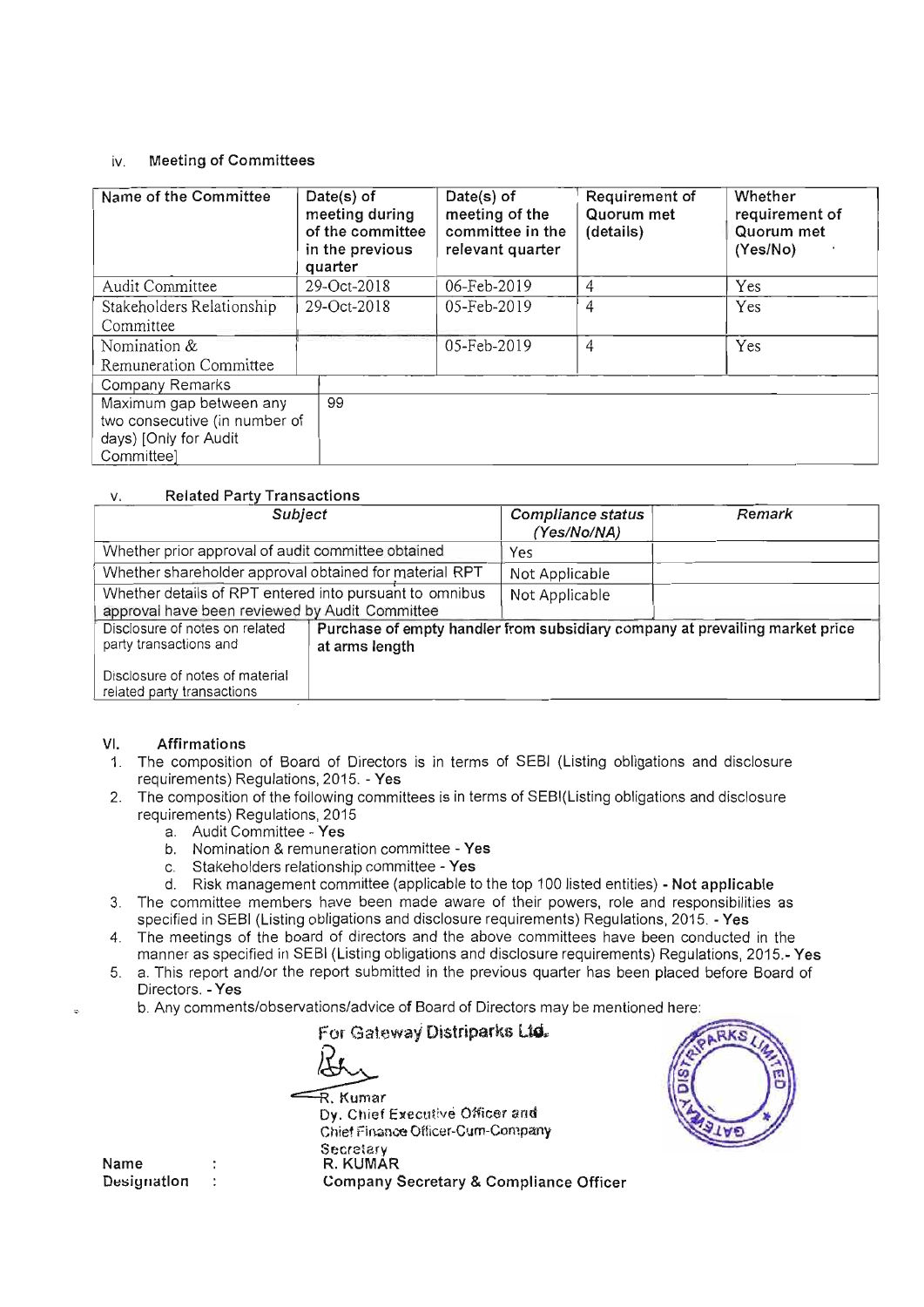### ANNEXURE II

#### **Format to be submitted by listed entity at the end of the financial year (for the whole of financial year)**

| I. Disclosure on website in terms of Listing Regulations |                       |                           |         |                             |                |                             |
|----------------------------------------------------------|-----------------------|---------------------------|---------|-----------------------------|----------------|-----------------------------|
| <b>Item</b>                                              | Complianc<br>e status |                           | Company |                             | Website        |                             |
|                                                          |                       |                           | Remark  |                             |                |                             |
| Details of business                                      | Yes                   |                           |         |                             |                | www.gateway-distriparks.com |
| Terms and conditions of appointment of                   | Yes                   |                           |         |                             |                | www.gateway-distriparks.com |
| Composition of various committees of                     | Yes                   |                           |         |                             |                | www.gateway-distriparks.com |
| Code of conduct of board of directors and                | Yes                   |                           |         |                             |                | www.gateway-distriparks.com |
| Details of establishment of vigil mechanism/             | Yes                   |                           |         |                             |                | www.gateway-distriparks.com |
| Criteria of making payments to non-                      | Yes                   |                           |         | www.gateway-distriparks.com |                |                             |
| Policy on dealing with related party                     | Yes                   |                           |         | www.gateway-distriparks.com |                |                             |
| Policy for determining 'material' subsidiaries Yes       |                       |                           |         | www.gateway-distriparks.com |                |                             |
| Details of familiarization programs imparted             | Yes                   |                           |         |                             |                | www.gateway-distriparks.com |
| Contact information of the                               | Yes                   |                           |         |                             |                | www.gateway-distriparks.com |
| designated officials of the listed                       |                       |                           |         |                             |                |                             |
| email address for grievance redressal and                | Yes                   |                           |         |                             |                | www.gateway-distriparks.com |
| <b>Financial results</b>                                 | Yes                   |                           |         |                             |                | www.gateway-distriparks.com |
| Shareholding pattern                                     | $\overline{Yes}$      |                           |         |                             |                | www.gateway-distriparks.com |
| Details of agreements entered into                       |                       | Not Applicable            |         |                             |                |                             |
| with the media companies and/or                          |                       |                           |         |                             |                |                             |
| New name and the old name of the listed                  |                       | Not Applicable            |         |                             |                |                             |
| <b>Il Annual Affirmations</b>                            |                       |                           |         |                             |                |                             |
| <b>Particulars</b>                                       |                       | Regulation                |         | Compl                       |                | Company                     |
|                                                          |                       | <b>Number</b>             |         | iance                       |                |                             |
|                                                          |                       |                           |         | status                      |                | Remark                      |
| Independent director(s) have been                        |                       | $\sqrt{16(1)(b)}$ & 25(6) |         | Yes                         |                |                             |
| appointed in terms of specified criteria of              |                       |                           |         |                             |                |                             |
| 'independence' and/or 'eligibility'                      |                       |                           |         |                             |                |                             |
| <b>Board composition</b>                                 | 17(1)                 |                           |         | Yes                         |                |                             |
| Meeting of Board of directors                            | 17(2)                 |                           |         | Yes                         |                |                             |
| Review of Compliance Reports                             |                       | 17(3)                     | Yes     |                             |                |                             |
| Plans for orderly succession for                         |                       |                           |         | Yes                         |                |                             |
| appointments                                             |                       | 17(4)                     |         |                             |                |                             |
| Code of Conduct                                          |                       | 17(5)                     |         | Yes                         |                |                             |
| Fees/compensation                                        |                       | 17(6)                     |         | Yes                         |                |                             |
| Minimum Information                                      |                       | 17(7)                     |         | Yes                         |                |                             |
| Compliance Certificate                                   |                       | 17(8)                     |         | Yes                         |                |                             |
| Risk Assessment & Management                             |                       | 17(9)                     | Yes     |                             |                |                             |
| Performance Evaluation of Independent                    |                       | 17(10)                    |         | Yes                         |                |                             |
| <b>Directors</b>                                         |                       |                           |         |                             |                |                             |
| <b>Composition of Audit Committee</b>                    |                       | 18(1)                     |         | Yes                         |                |                             |
| <b>Meeting of Audit Committee</b>                        | 18(2)                 |                           |         | Yes                         |                |                             |
| Composition of nomination & remuneration                 | $19(1)$ & $(2)$       |                           |         | Yes                         |                |                             |
| committee                                                |                       |                           |         |                             |                |                             |
| Composition of Stakeholder Relationship                  |                       | $20(1)$ & $(2)$           |         | Yes                         |                |                             |
| Committee                                                |                       |                           |         |                             |                |                             |
| Composition and role of risk management                  |                       | 21(1), (2), (3), (4)      |         |                             | Not Applicable |                             |
| committee                                                |                       |                           |         |                             |                |                             |
| Vigil Mechanism                                          |                       | 22                        |         | Yes                         |                |                             |
| Policy for related party Transaction                     |                       | $23(1), (5), (6), (7)$ &  |         | Yes                         |                |                             |
| Prior or Omnibus approval of Audit                       |                       | $23(2)$ , $(3)$           |         | Yes                         |                |                             |
| Committee for all related party transactions             |                       |                           |         |                             |                | GATEW                       |
|                                                          |                       |                           |         |                             |                |                             |

 $\mathbb{R}$   $\mathbb{R}$ **".I/Hj** ;:> •  $\mathbf{z}$